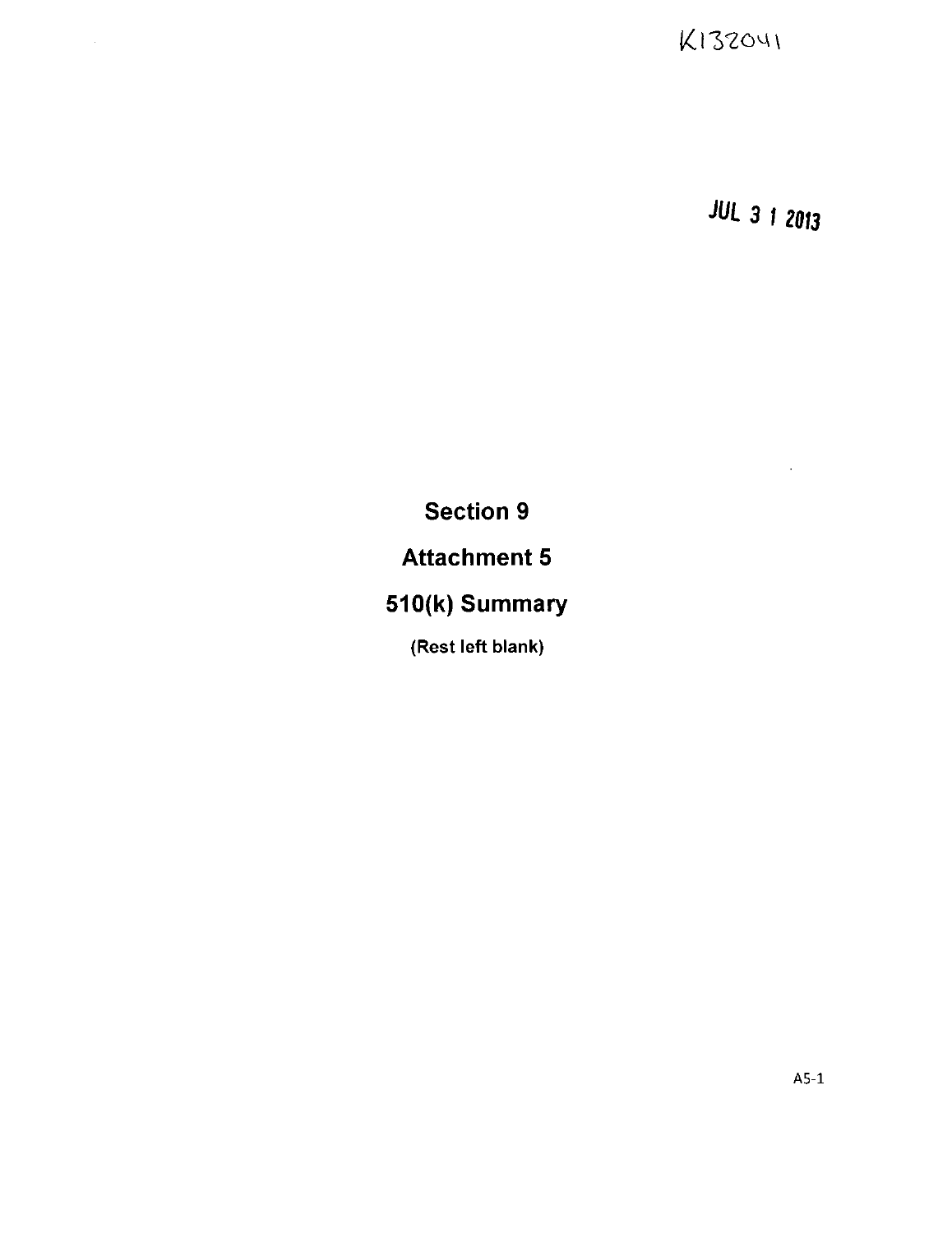| 1. 510(k) Owner:                   | Metabiomed, Inc.<br>110 Gibraltar Road, suite 106<br>Horsham, PA 19044<br><b>USA</b><br>Ph: 267-282-5893<br>Fax: 267-282-5899<br>Email: metabiomed@gmail.com             |                                               |
|------------------------------------|--------------------------------------------------------------------------------------------------------------------------------------------------------------------------|-----------------------------------------------|
| 2. Company Contact:<br>Title:      | lan Yun<br><b>Sales Director</b>                                                                                                                                         |                                               |
| 3. 510(k) Preparer:                | <b>Blix Winston</b><br><b>ACMD Consulting, LLC.</b><br>2600 Mullinix Mill Road<br>Mt. Airy, MD 21771<br><b>USA</b><br>301-607-9185<br>Ph:<br>Email: fblixwinston@aol.com |                                               |
| 4. Date of Submission              | June 25, 2013                                                                                                                                                            |                                               |
| 5. Device Name and Classification: | Trade name - REXTAR X<br>Common name - Portable X-Ray System<br>Classification name - Extraoral source x-ray                                                             |                                               |
| system                             |                                                                                                                                                                          |                                               |
| 6. Predicate Devices:              | Manufacturer: Poskom Co. Ltd.<br>Device:<br>510(k) Number :                                                                                                              | <b>Rextar LCD</b><br>K122016 (Decision Date - |

**7.** Classifications Names **&** Citations: 21 CFR **872.1800, EHD -** Extraoral source x-ray system, Class 2

**8.** Compliance with performance standards **All** components to which the standard applies are certified to conform to diagnostic equipment standards, 21 CFR **1020.30** and **1020.31.**

**03/01/2013)**

 $\sim$ 

 $\bar{\mathcal{A}}$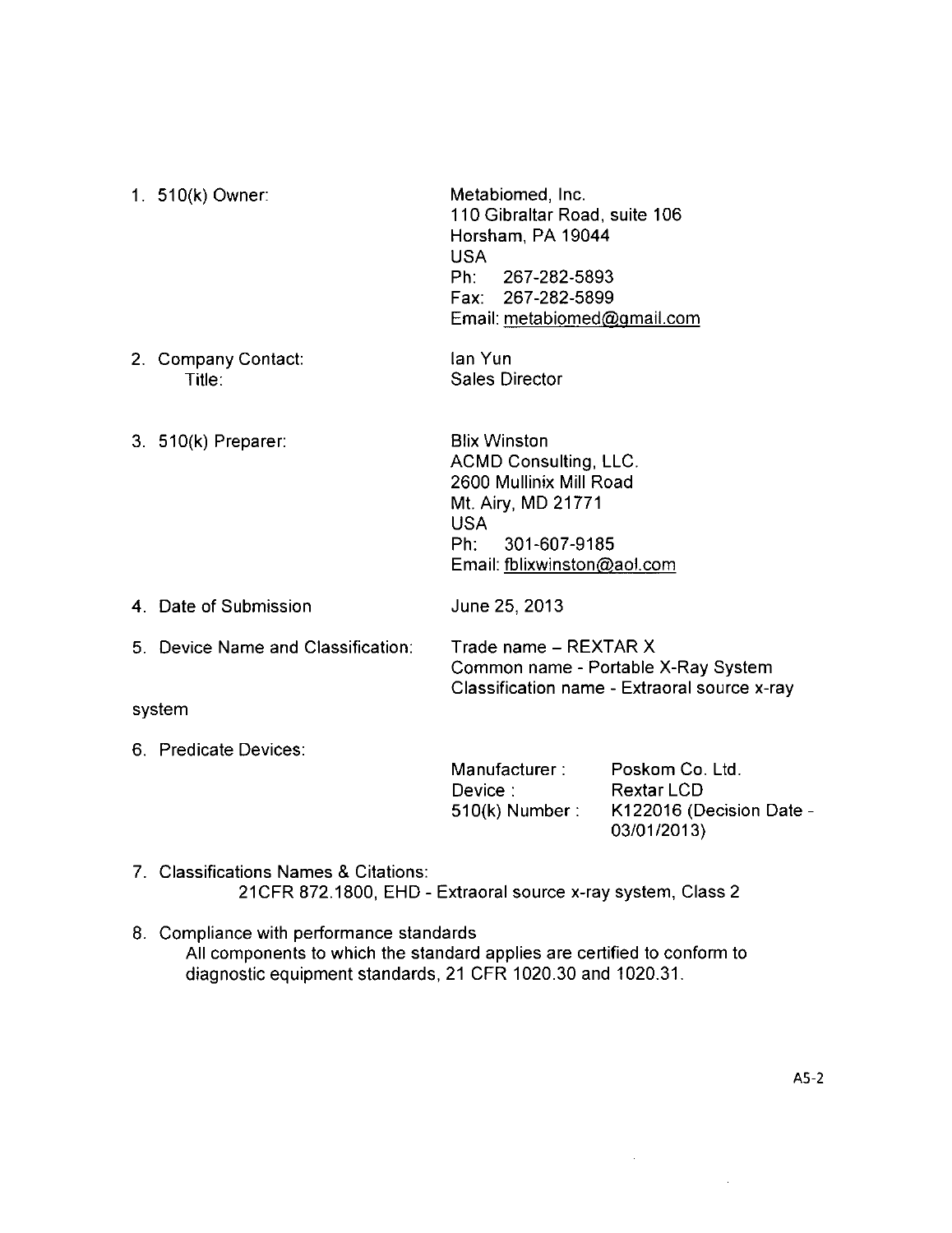- **9.** Device Description:
	- a. General:

The REXIAR X consists of an X-ray tube, X-Ray tube assembly, X-Ray Controller built into a hand held camera-like device. The Rextar model contains additional accessories.

**b.** Outline:

The REXTAR X is an extraoral source x-ray system with a DC-powered device that produces x-rays and is intended for dental radiographic examination and diagnosis of diseases of the teeth, jaw, and oral structures. The x-ray source a, X-ray camera, is located outside the mouth. This generic type of device may include patient and equipment supports and component parts.

c. Features:

REXTAR X has the following qualities:

- **a** High Frequency X-ray Generator (7OkV-2mA Fixed)
- **a** High Quality Toshiba Tube used (Tube Focal Spot (0.4mm))
- **@** Target Angle 12\*
- **a** Easy to Move
- **\*** Eliminates the need for multiple X-Ray units in doctor's office
- **a** Efficient to use
- **\*** Compact Size **&** Light Weight Design for Ultimate Portability
- **a** Long Battery Life **-** Hundreds of images can be obtained from one time charge
- **a** Diverse Applications (Fieid Hospital, Emergency, Forensic Science, Operation Room)
- **e** Can use conventional film or digital sensors to obtain images
- Images from digital sensors are displayed on a computer that is not included as a part of the camera for the Rextar X
- **d.** Operating principle:

Operating principle is that X-ray generated **by** high voltage electricity into X-ray tube, which penetrates hand, tooth and jaw, and makes X-ray images on receptor (Chemical Film or Digital Sensor).

## **10.** Indications for use:

REXTAR X is to be used **by** trained dentists and dental technicians as a mobile, extraoral x-ray source for producing diagnostic x-ray images using intraoral image receptors. It is intended for both adult and pediatric subjects.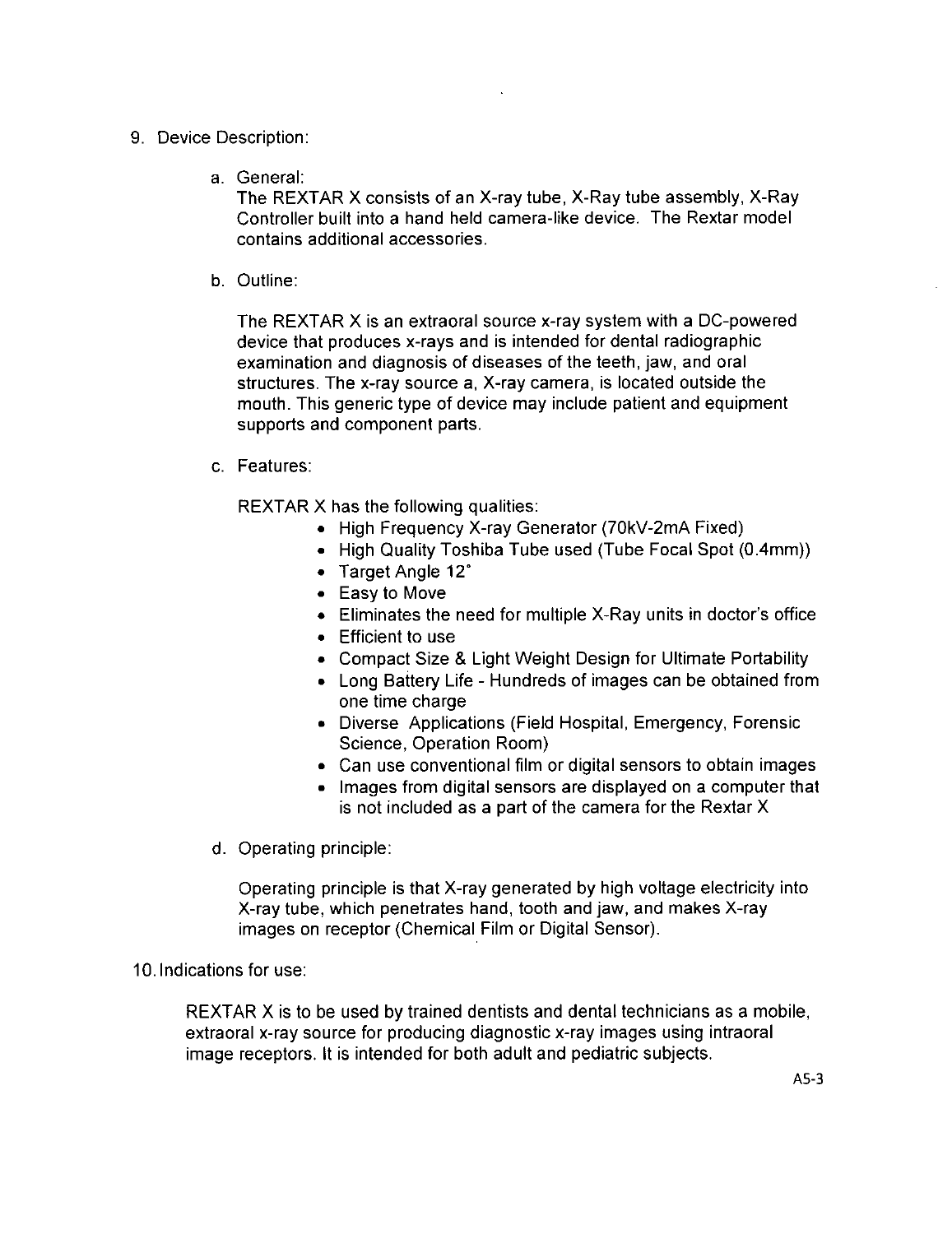**11.** Substantial equivalence:

The REXTAR devices have been tested to demonstrate substantial equivalence with the predicate devices. **A** comparison of features is included below.

## Comparison Table: REXTAR, REXTAR **LCD** and the Predicate Devices

| <b>Parameter</b>                           | <b>Rextar X</b>                                                                                                                                                                                                                             | <b>Rextar LCD</b>                                                                                                                                                                                                                        |  |
|--------------------------------------------|---------------------------------------------------------------------------------------------------------------------------------------------------------------------------------------------------------------------------------------------|------------------------------------------------------------------------------------------------------------------------------------------------------------------------------------------------------------------------------------------|--|
| 510(k)                                     | Submitted for marketing<br>clearance                                                                                                                                                                                                        | K122016                                                                                                                                                                                                                                  |  |
| <b>Intended Use</b>                        | To be used by trained dentists<br>and dental technicians as a<br>mobile, extraoral x-ray source<br>for producing diagnostic x-ray<br>images using intraoral image<br>receptors. It is intended for<br>both adult and pediatric<br>subjects. | To be used by trained dentists<br>and dental technicians as a<br>mobile, extraoral x-ray source<br>for producing diagnostic x-ray<br>images using intraoral image<br>receptors. It is intended for both<br>adult and pediatric subjects. |  |
| <b>Indications</b>                         | X-ray system designed to<br>provide images of the patients<br>undergoing dental procedures.<br>Clinical uses include Bite wing,<br>periapical, occlusal and<br>panoramic images.                                                            | X-ray system designed to<br>provide images of the patients<br>undergoing dental procedures.<br>Clinical uses include Bite wing,<br>periapical, occlusal and<br>panoramic images.                                                         |  |
| Dentist/dental<br>assistant<br>Involvement | Supervision                                                                                                                                                                                                                                 | Supervision                                                                                                                                                                                                                              |  |
| Labeling                                   | Submitted                                                                                                                                                                                                                                   | Submitted                                                                                                                                                                                                                                |  |
| $X$ -ray<br>Generator                      | <b>High-Frequency</b>                                                                                                                                                                                                                       | <b>High-Frequency</b>                                                                                                                                                                                                                    |  |
| <b>Tube Power</b>                          | 70kV /2mA                                                                                                                                                                                                                                   | 70kV /2mA                                                                                                                                                                                                                                |  |
| Tube Type                                  | Stationary                                                                                                                                                                                                                                  | Stationary                                                                                                                                                                                                                               |  |
| <b>Tube Focal</b><br>Spot                  | 0.4 <sub>mm</sub>                                                                                                                                                                                                                           | 0.4 <sub>mm</sub>                                                                                                                                                                                                                        |  |
| <b>Target Angle</b>                        | $12^\circ$                                                                                                                                                                                                                                  | $\overline{12^{\circ}}$                                                                                                                                                                                                                  |  |
| <b>Exposure</b>                            | 0.01<br>$~1.30$ (sec)                                                                                                                                                                                                                       | $~1.3$ (sec)<br>0.01                                                                                                                                                                                                                     |  |
| Time                                       | $(43$ steps)                                                                                                                                                                                                                                | (43 Steps)                                                                                                                                                                                                                               |  |
| Power                                      | <b>DC 11.1 V</b>                                                                                                                                                                                                                            | DC 11.1 V                                                                                                                                                                                                                                |  |
| Requirement                                |                                                                                                                                                                                                                                             |                                                                                                                                                                                                                                          |  |
| Picture                                    | Good                                                                                                                                                                                                                                        | Good                                                                                                                                                                                                                                     |  |
| Quality                                    |                                                                                                                                                                                                                                             |                                                                                                                                                                                                                                          |  |
| <b>Battery Type</b>                        | Rechargeable                                                                                                                                                                                                                                | Rechargeable                                                                                                                                                                                                                             |  |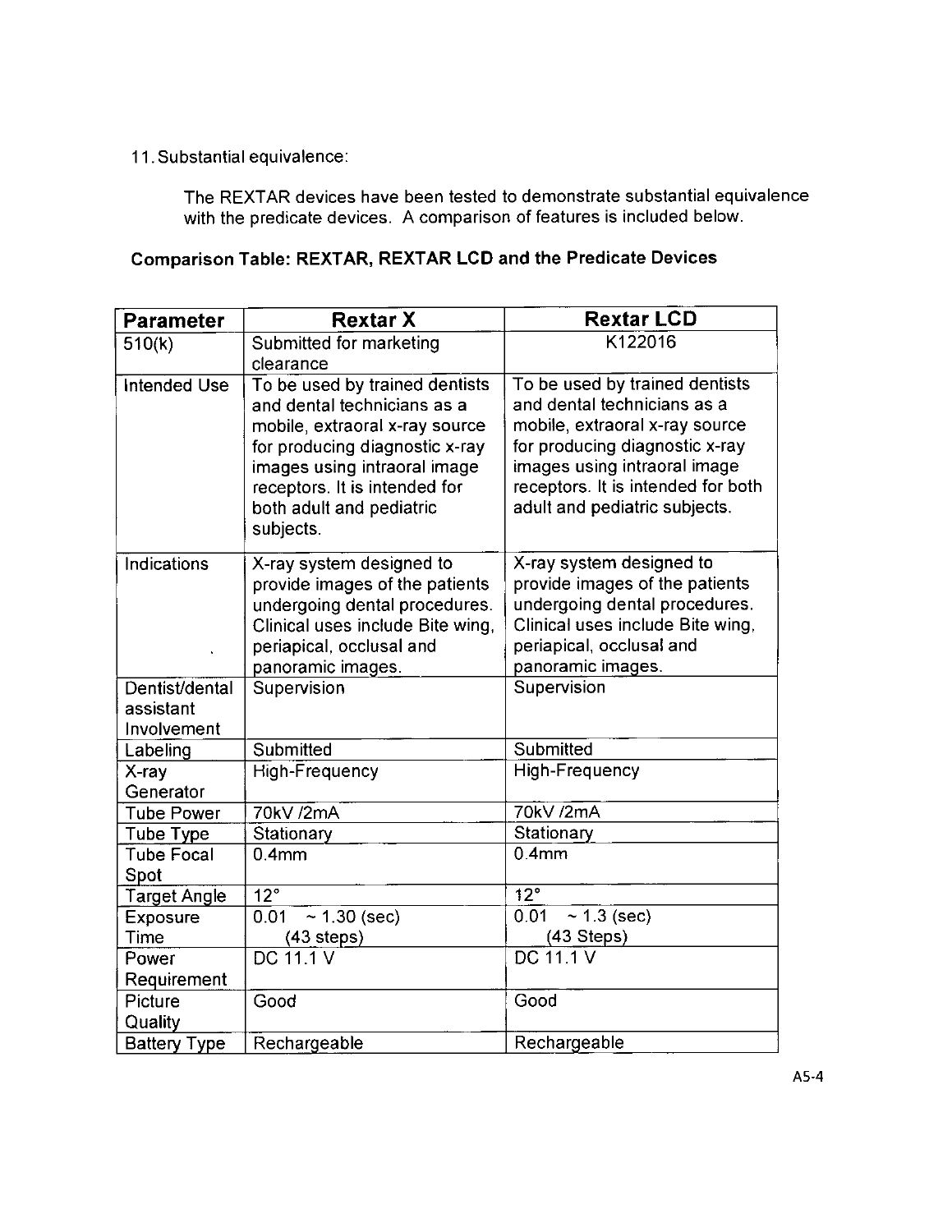| <b>Parameter</b> | <b>Rextar X</b>                                                     | <b>Rextar LCD</b>                                          |
|------------------|---------------------------------------------------------------------|------------------------------------------------------------|
| Display          | <b>LCD Panel Display</b><br>(3.5 Inch, BTN LCD, 1/4Duty,<br>1/3BIAS | LCD Panel Display (4 Digits, 0.5<br>Inch Character Height) |
| <b>Size</b>      | 146×155×139mm                                                       | 404×234×198mm                                              |
| Weight (kg)      | ີ                                                                   | 1.88                                                       |

12. Standards:

The portable x-ray system, REXTAR X will comply with applicable requirements of the Underwriters Laboratories Standard for Safety-UL/IEC **60601 -1, IEC 60601-2-7, IEC 60601-2-28** and **IEC 60601 -2-32.**

**EMC** testing was conducted **by (EMVC** Compliance Co., Ltd. in accordance with Standard **EN/lEG 60601-1 -2). All** test results were satisfactory.

13. Conclusion: Based on comparison with the predicate devices and the results of testing Metabiomed believes its REXTAR and REXTAR **LCD** devices are substantially equivalent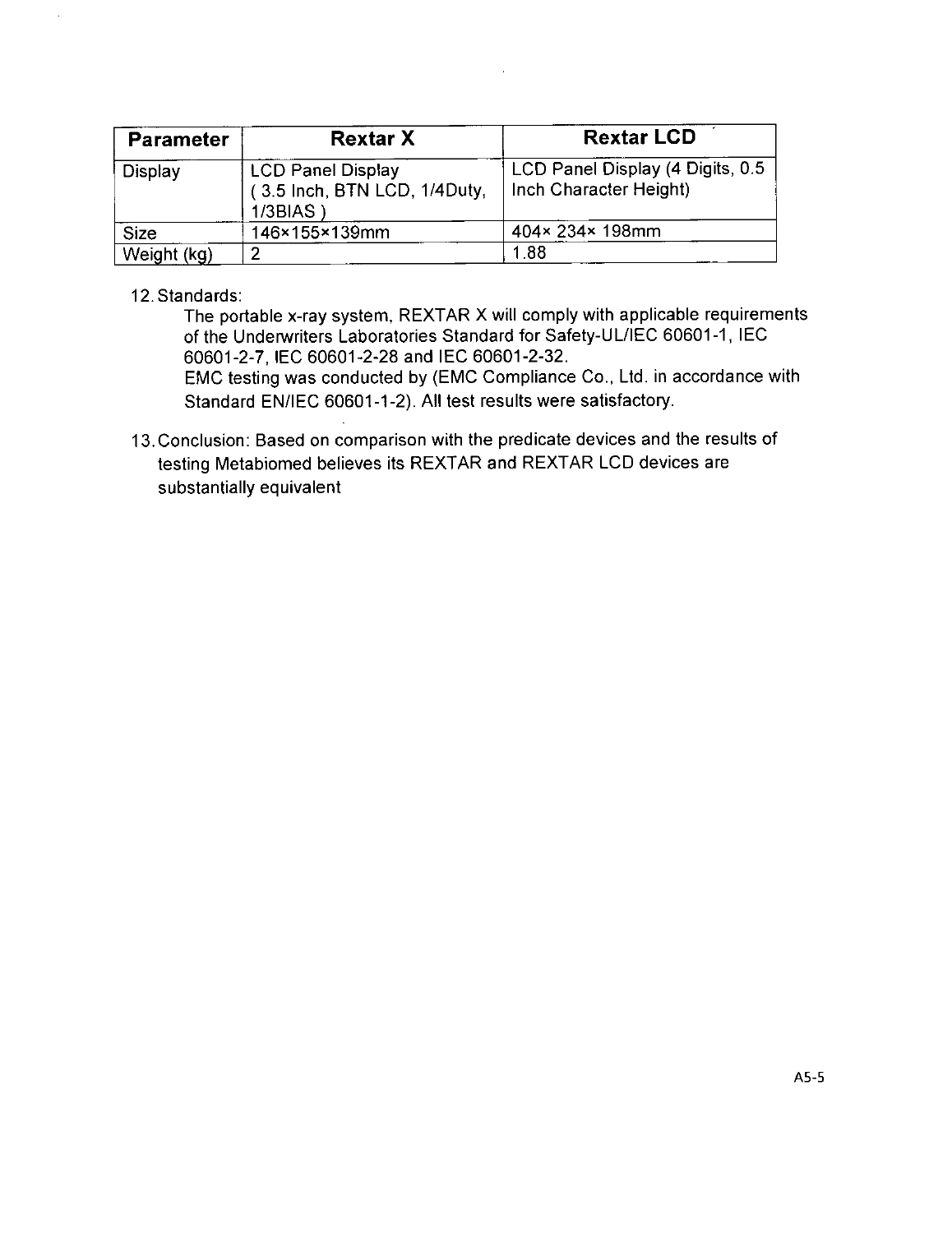**DEPARTMENT OF HIEALTH & HUMAN SERVICES** Public Health Service



Food and Drug Administration **0903** New Hampshire Avenue Document Control Center **- W066-G609** Silver Spring, MD 20993.0002

July **3 1, 2Q13**

Meta Biomed, Incorporated **C/O** Mr. Blix Winston **ACMD** Consulting, Limited Liability Company **2600** Mullinix Mill Road MT AIRY MD **21771**

Re: K132041

Trade/Device Name: Rextar X Regulation Number: 21 CFR **872.1800** Regulation Name: Extraoral Source X-Ray System Regulatory Class: **11** Product Code: **EHD** Dated: June 24, **2013** Received: July 2, **2013**

Dear Mr. Winston:

We have reviewed your Section 510(k) premarket notification of intent to market the device referenced above and have determined the device is substantially equivalent (for the indications for use stated in the enclosure) to legally marketed predicate devices marketed in interstate commerce prior to May **28, 1976,** the enactment date of the Medical Device Amendments, or to devices that have been reclassified in accordance with the provisions of the Federal Food, Drug, and Cosmetic Act (Act) that do not require approval of a premarket approval application (PMA). You may, therefore, market the device, subject to the general controls provisions of the Act. The general controls provisions of the Act include requirements for annual registration, listing of devices, good manufacturing practice, labeling, and prohibitions against misbranding and adulteration. Please note: CDRH does not evaluate information related to contract liability warranties. We remind you, however, that device labeling must be truthful and not misleading.

**If** your device is classified (see above) into either class **11** (Special Controls) or class Ill (PMA), it may be subject to additional controls. Existing major regulations affecting your device can be found in the Code of Federal Regulations, Title 2 **1,** Parts **800** to **898.** In addition, **FDA** may publish further announcements concerning your device in the Federal Register.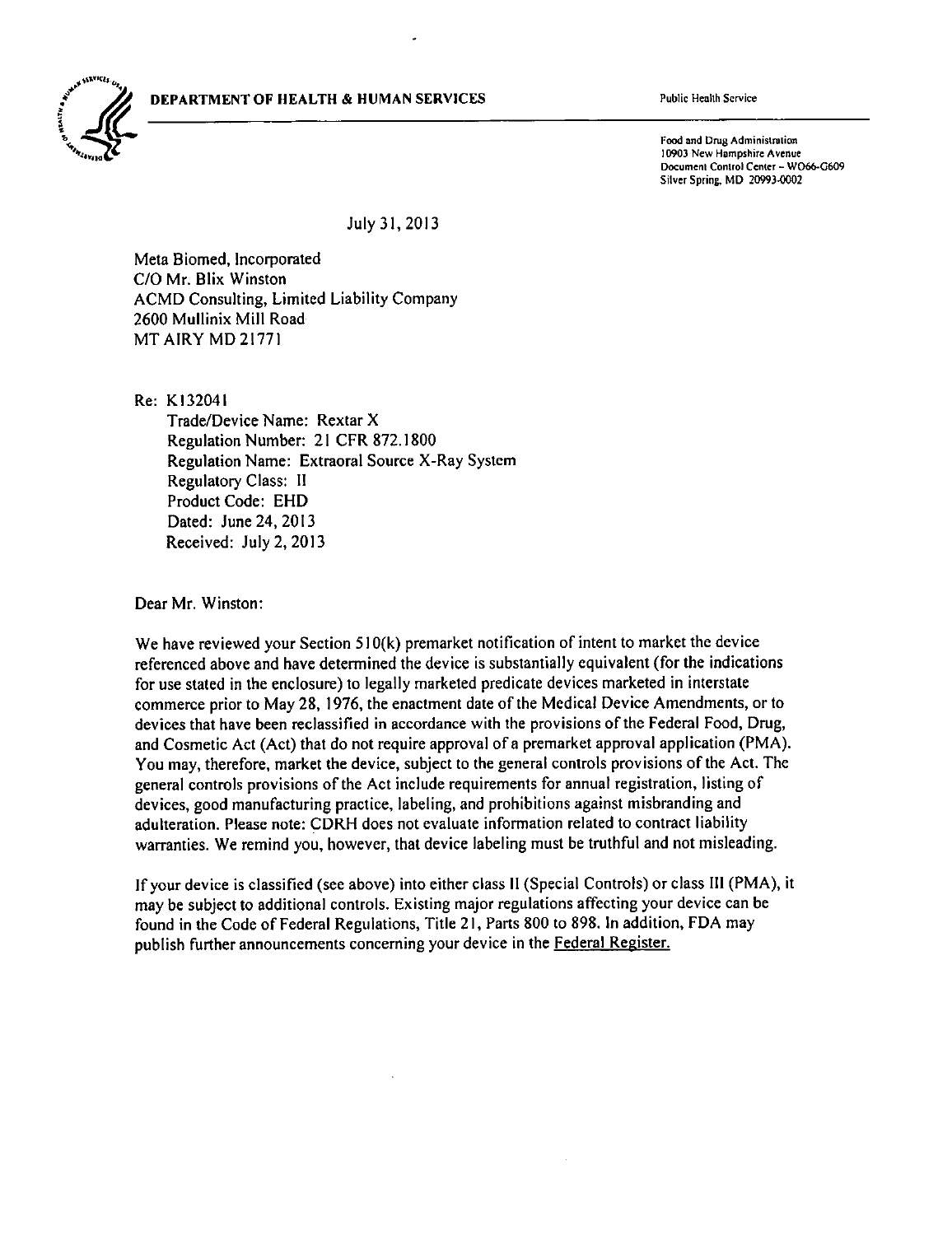Page 2 **-** Mr. Winston

Please be advised that FDA's issuance of a substantial equivalence determination does not mean that **FDA** has made a determination that your device complies with other requirements of the Act or any Federal statutes and regulations administered **by** other Federal agencies. You must comply with all the Act's requirements, including, but not limited to: registration and listing (21 CFR Part **807);** labeling (21 CFR Part **801);** medical device reporting (reporting of medical devicerelated adverse events) (21 CFR **803);** good manufacturing practice requirements as set forth in the quality systems **(QS)** regulation (21 CFR Part **820);** and if applicable, the electronic product radiation control provisions (Sections **531-542** of the Act); 21 CFR **1000- 1050.**

**If** you desire specific advice for your device on our labeling regulation (21 CFR Part **801),** please contact the Division of Small Manufacturers, International and Consumer Assistance at its tollfree number **(800) 638-2041** or **(301) 796-7100** or at its Internet address

http://www.fda.gov/MedicalDevices/ResourcesforYou/Industry/default.htm. Also, please note the regulation entitled, "Misbranding **by** reference to premarket notification" (2ICFR Part **807.97).** For questions regarding the reporting of adverse events under the MDR regulation (21 CFR Part **803),** please go to

http://www.fda.gov/MedicalDevices/Safety/ReportaProblem/default.htm for the CDRH's Office of Surveillance and Biometrics/Division of Postmarket Surveillance.

You may obtain other general information on your responsibilities under the Act from the Division of Small Manufacturers, International and Consumer Assistance at its toll-free number **(800) 638-2041** or **(301) 796-7100** or at its Internet address http://www.fda.gov/MedicalDevices/ResourcesforYou/Industry/default.htm.

Sincerely yours,

**Mary S. Runner -S**

Kwame Ulmer, **M.S.** Acting Division Director Division of Anesthesiology, General Hospital, Respiratory, Infection Control and Dental Devices Office of Device Evaluation Center for Devices and Radiological Health

Enclosure